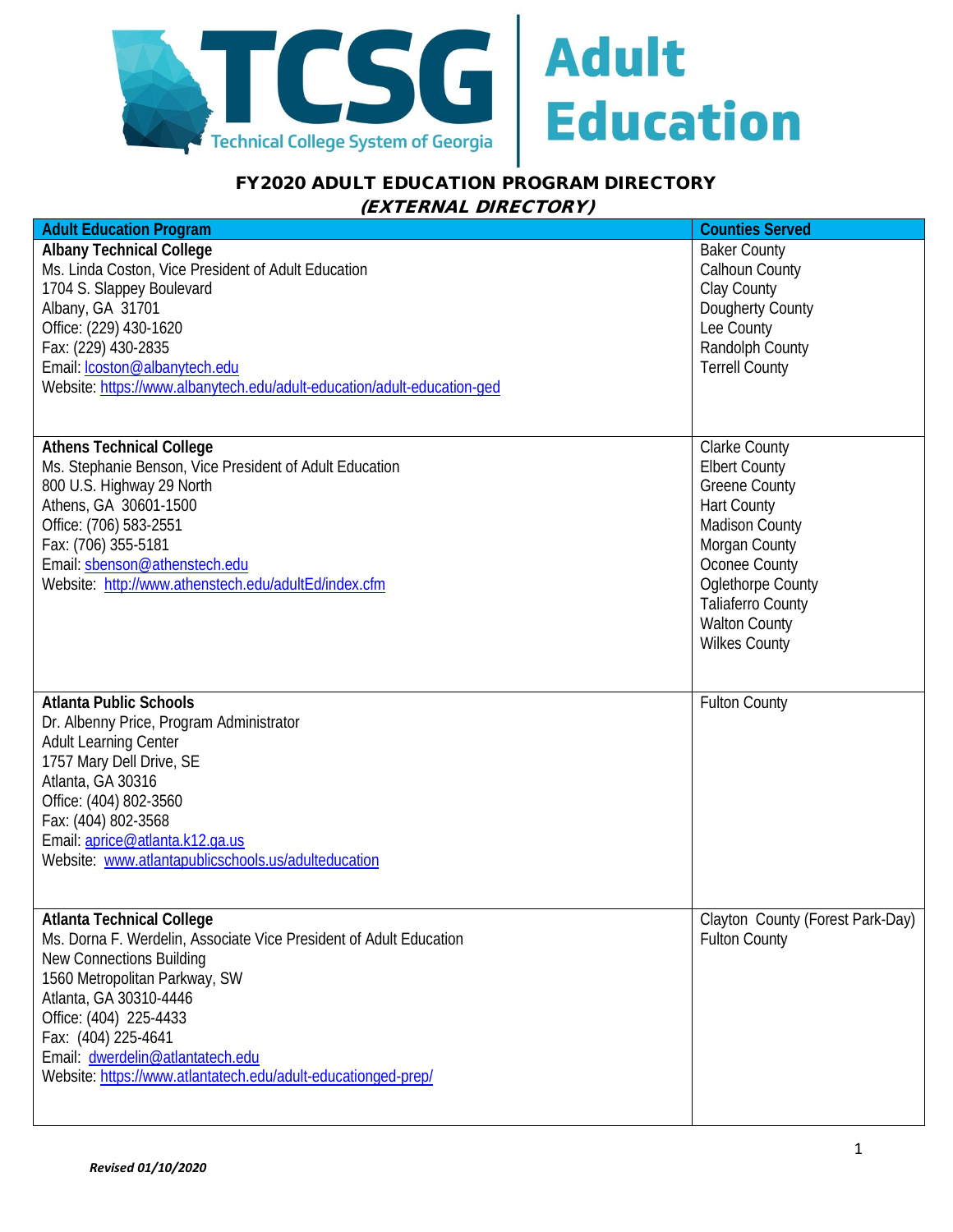

| <b>Adult Education Program</b>                                                        | <b>Counties Served</b> |
|---------------------------------------------------------------------------------------|------------------------|
| <b>Augusta Technical College</b>                                                      | <b>Burke County</b>    |
| Ms. Angela M. Moseley, Dean of Adult Education                                        | Columbia County        |
| 3200 Augusta Tech Drive, Building 300                                                 | <b>Lincoln County</b>  |
| Augusta, GA 30906                                                                     | McDuffie County        |
| Office: (706) 771-4131 or (706) 771-4132                                              | <b>Richmond County</b> |
| Fax: (706) 771-4133                                                                   |                        |
| Email: angela.moseley@augustatech.edu                                                 |                        |
| Website: https://www.augustatech.edu/community-and-business/adult-educationgedell.cms |                        |
| Catholic Charities of the Archdiocese of Atlanta, Inc.                                | Cobb County            |
| Ms. Sharetta Bartley, Program Administrator                                           | DeKalb County          |
| 3669 North Peachtree Road, Suite 100                                                  | <b>Gwinnett County</b> |
| Chamblee, GA 30341                                                                    | North Fulton County    |
| Office: (770) 790-3104                                                                |                        |
| Fax: (770) 792-8002                                                                   |                        |
| Email: sbartley@ccatlanta.org                                                         |                        |
| Website: https://catholiccharitiesatlanta.org/educational-services/                   |                        |
| Center for Pan Asian Community Services, Inc.                                         | Cobb County            |
| Dr. Grace Pyen, Program Administrator                                                 | DeKalb County          |
| 3510 Shallowford Road, NE                                                             | <b>Fulton County</b>   |
| Atlanta, GA 30341                                                                     | <b>Gwinnett County</b> |
| Office: (770) 936-0969                                                                |                        |
| Fax: (770) 458-9377                                                                   |                        |
| Email: Grace.Pyen@cpacs.org                                                           |                        |
| Website: https://cpacs.org/el-civics/                                                 |                        |
| Central Georgia Technical College                                                     | <b>Baldwin County</b>  |
| Ms. Brenda Brown, Vice President of Adult Education                                   | <b>Bibb County</b>     |
| 80 Cohen Walker Drive                                                                 | <b>Crawford County</b> |
| Warner Robins, GA 31088                                                               | Dooly County           |
| Office: (478) 218-3288 or 1-800-474-1031 (Ext. 6)                                     | <b>Houston County</b>  |
| Fax: (478) 988-7089                                                                   | Jones County           |
| Email: bbrown@centralgatech.edu                                                       | Monroe County          |
| Website: http://www.centralgatech.edu/adult-education/                                | Peach County           |
|                                                                                       | Pulaski County         |
|                                                                                       | <b>Putnam County</b>   |
|                                                                                       | <b>Twiggs County</b>   |
| <b>Chattahoochee Technical College</b>                                                | <b>Bartow County</b>   |
| Ms. Christine Hord, Program Administrator                                             | Cherokee County        |
| North Metro Campus                                                                    | <b>Gilmer County</b>   |
| 5198 Ross Road                                                                        | North Paulding County  |
| Acworth, GA 30102                                                                     | <b>Pickens County</b>  |
| Office: (770) 975.4272                                                                |                        |
| Fax: (770) 529-2460                                                                   |                        |
| Email: chris.hord@chattahoocheetech.edu                                               |                        |
| Website: https://www.chattahoocheetech.edu/adult-education/                           |                        |
|                                                                                       |                        |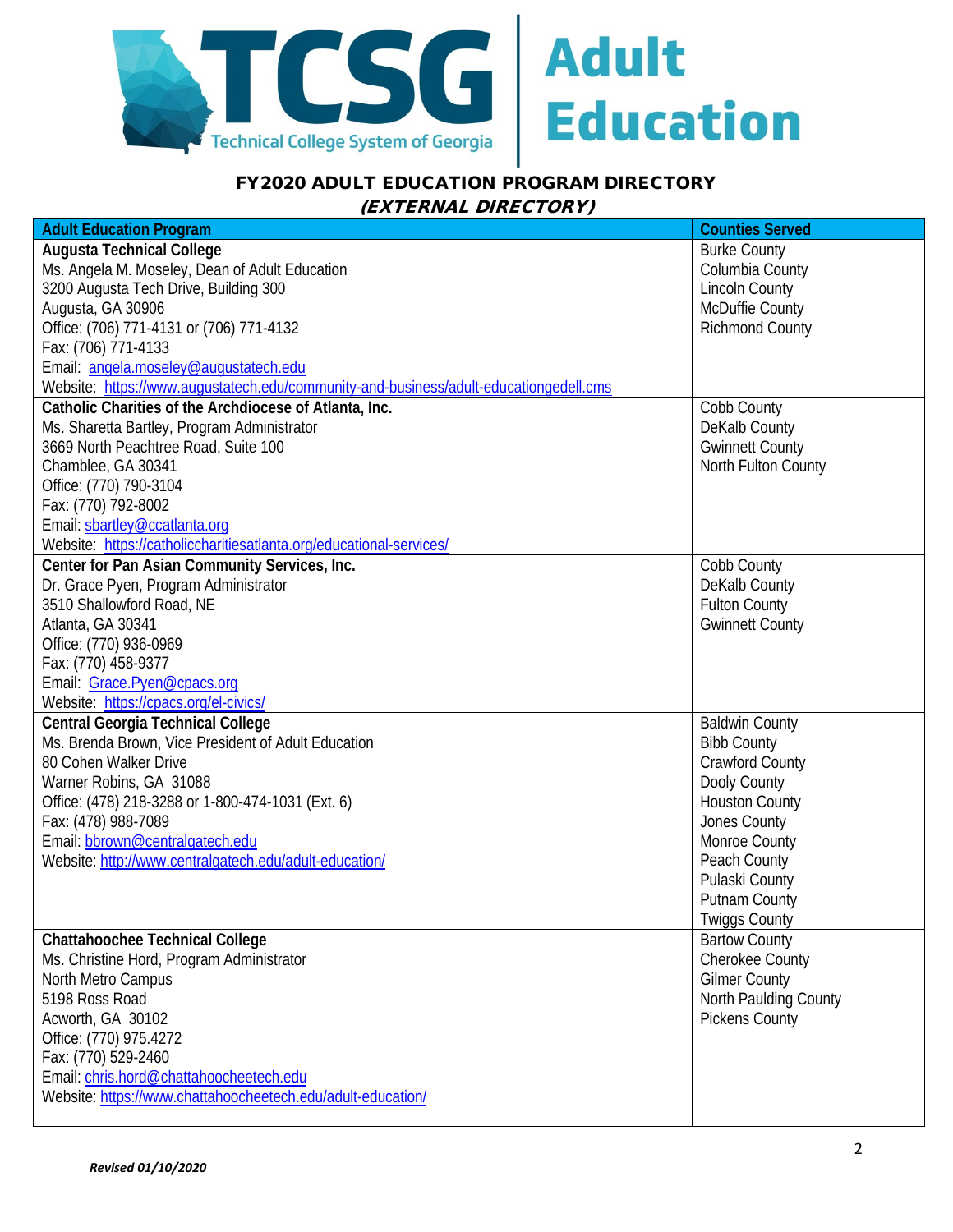

| <b>Adult Education Program</b>                                                                                                                                                                                                                                                                                                 | <b>Counties Served</b>                                                                                                                                                                                                                                                                |
|--------------------------------------------------------------------------------------------------------------------------------------------------------------------------------------------------------------------------------------------------------------------------------------------------------------------------------|---------------------------------------------------------------------------------------------------------------------------------------------------------------------------------------------------------------------------------------------------------------------------------------|
| <b>Clayton County Schools</b><br>Mr. James Wilburn, Coordinator for Adult Education<br>137 Spring Street<br>Jonesboro, GA 30236<br>Office: (770) 515-7610<br>Fax: (770) 515-7687<br>Email: james.wilburn@clayton.k12.ga.us<br>Website: http://www.clayton.k12.ga.us/departments/instruction/adulteducation                     | <b>Clayton County</b>                                                                                                                                                                                                                                                                 |
| <b>Coastal Pines Technical College</b><br>Ms. Katrena Felder, Executive Director of Adult Education<br>1701 Carswell Avenue<br>Waycross, GA 31503<br>Office: (912) 287-6580<br>Fax: (912) 287-6582<br>Email: kfelder@coastalpines.edu<br>Website: http://www.coastalpines.edu/adult-education/                                 | <b>Appling County</b><br><b>Bacon County</b><br><b>Brantley County</b><br>Camden County<br><b>Charlton County</b><br><b>Clinch County</b><br><b>Glynn County</b><br>Jeff Davis County<br>Long County<br><b>McIntosh County</b><br>Pierce County<br>Ware County<br><b>Wayne County</b> |
| <b>Cobb County School District</b><br>Ms. Francia Browne, Director of Adult Education<br>Cobb/Paulding Adult Education Program<br>240 Barber Road, SE<br>Marietta, GA 30060<br>Office: (678) 594-8011 (Ext. 245 or 240)<br>Fax: (678) 594-8015<br>Email: Francia.browne@cobbk12.org<br>Website: http://www.cobbk12.org/Adulted | Cobb County<br>South Paulding County                                                                                                                                                                                                                                                  |
| <b>Columbus Technical College</b><br>Ms. April Hopson, Vice President of Adult Education<br>928 Manchester Expressway<br>Columbus, GA 31904<br>Office: (706) 641-5620<br>Fax: (706) 321-5777<br>Email: ahopson@columbustech.edu<br>Website: https://www.columbustech.edu/adult-education/adult-education.cms                   | Chattahoochee County<br><b>Harris County</b><br>Muscogee County<br>Quitman County<br><b>Stewart County</b><br><b>Talbot County</b>                                                                                                                                                    |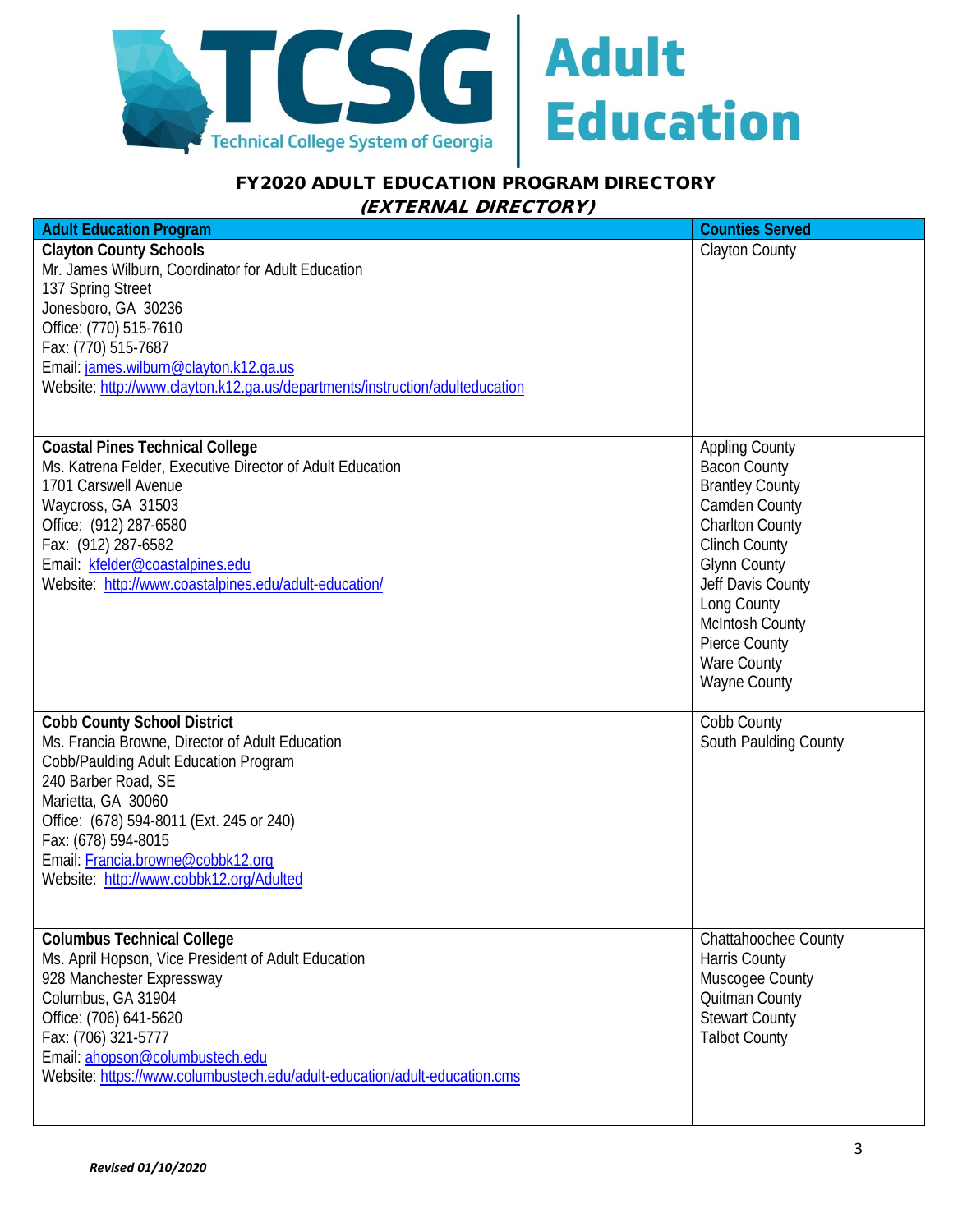

| <b>Adult Education Program</b>                                              | <b>Counties Served</b>  |
|-----------------------------------------------------------------------------|-------------------------|
| Georgia Northwestern Technical College                                      | Catoosa County          |
| Ms. Melissa (Lisa) Shaw, Vice President of Adult Education                  | Chattooga County        |
| One Maurice Culberson Drive                                                 | Dade County             |
| Rome, GA 30161                                                              | <b>Floyd County</b>     |
| Office: (706) 295-6976                                                      | Gordon County           |
| Fax: (706) 802-5288                                                         | Murray County           |
| Email: mshaw@qntc.edu                                                       | Polk County             |
| Website: http://www.gntc.edu/community/adult-literacy-and-ged/              | <b>Walker County</b>    |
|                                                                             | <b>Whitfield County</b> |
| Georgia Piedmont Technical College                                          | DeKalb County           |
| Dr. Meghan McBride, Dean of Adult Education                                 | <b>Newton County</b>    |
| 495 North Indian Creek Drive                                                | <b>Rockdale County</b>  |
| Clarkston, GA 30021                                                         |                         |
| Office: (404) 297-9522 (Ext. 4000 or 4003)                                  |                         |
| Fax: (404) 294-6496                                                         |                         |
| Email: mcbridem@qptc.edu                                                    |                         |
| Website: https://www.gptc.edu/adult-education/                              |                         |
|                                                                             |                         |
| <b>Gwinnett Technical College</b>                                           | <b>Gwinnett County</b>  |
| Ms. Stephanie Rooks, Vice President of Adult Education                      | North Fulton County     |
| 5150 Sugarloaf Parkway, Building 100                                        |                         |
| Lawrenceville, GA 30043                                                     |                         |
| Office: (678) 226-6662 or (678) 226-6702                                    |                         |
| Fax: (770) 338-7198                                                         |                         |
| Email: srooks@gwinnetttech.edu                                              |                         |
| Website: https://www.gwinnetttech.edu/ged                                   |                         |
|                                                                             |                         |
| International Rescue Committee, Inc.                                        | DeKalb County           |
| Mr. Christopher Carpenter, Adult Education Program Supervisor               |                         |
| 2305 Parklake Drive, Suite 100                                              |                         |
| Atlanta, GA 30345                                                           |                         |
| Office: (678) 636-8912                                                      |                         |
| Fax: (404) 292-5325                                                         |                         |
| Email: Christopher.Carpenter@rescue.org                                     |                         |
| Website: http://www.rescue.org/us-program/us-atlanta-ga                     |                         |
|                                                                             |                         |
| <b>Lanier Technical College</b>                                             | <b>Banks County</b>     |
| Mr. Shannon Cole, Dean of Adult Education                                   | <b>Barrow County</b>    |
| 2535 Lanier Tech Drive                                                      | Dawson County           |
| Gainesville, GA 30507                                                       | Forsyth County          |
| Office: (770) 531-3367                                                      | <b>Hall County</b>      |
| Fax: (678) 989-3218                                                         | Jackson County          |
| Email: scole@laniertech.edu                                                 | Lumpkin County          |
| Website: https://www.laniertech.edu/AdultEducation/AdultEducation-main.aspx |                         |
|                                                                             |                         |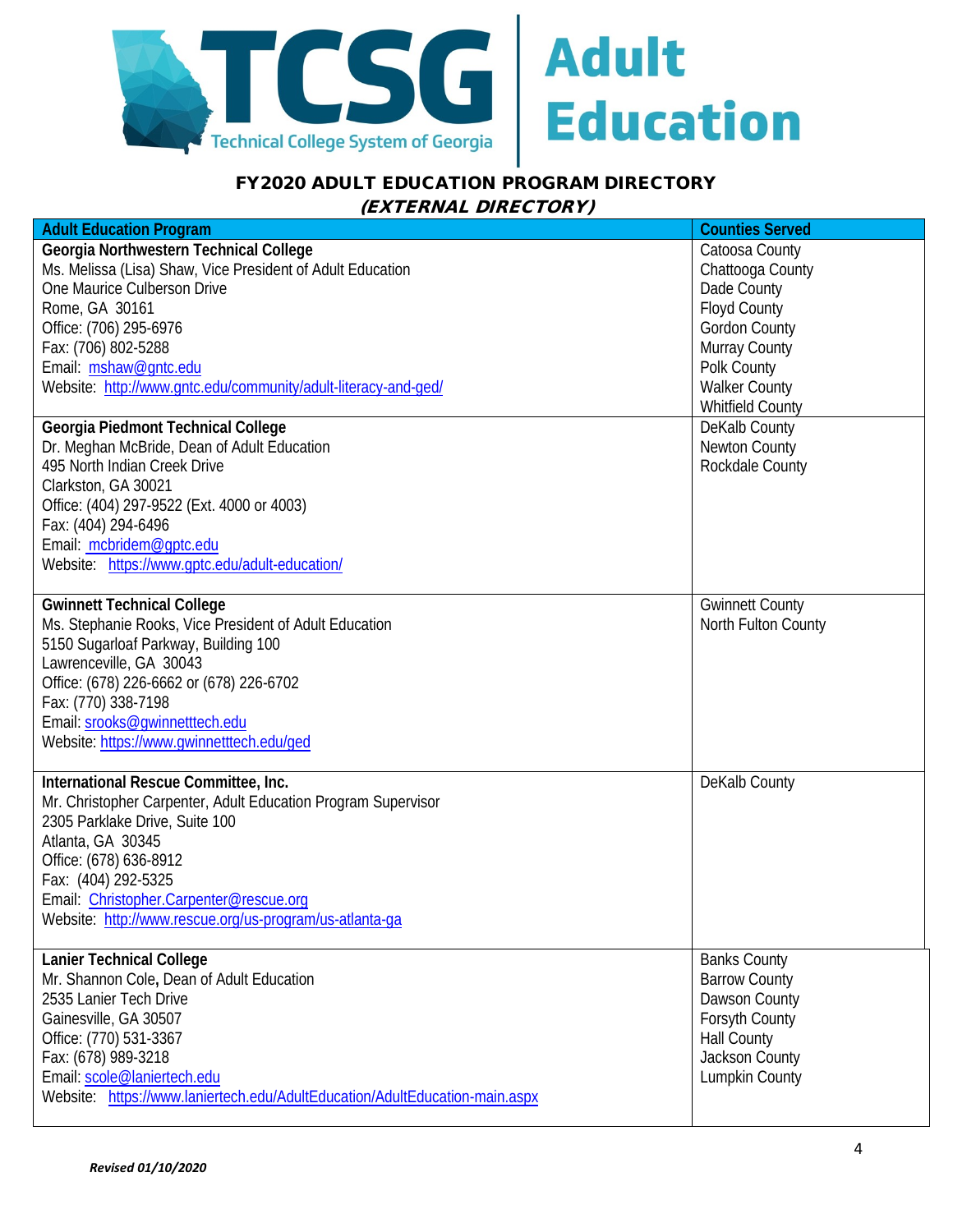

| <b>Adult Education Program</b>                              | <b>Counties Served</b>   |
|-------------------------------------------------------------|--------------------------|
| Literacy Action, Inc.                                       | DeKalb County            |
| Mr. George deMan, Director of Education                     | <b>Fulton County</b>     |
| 231 Peachtree Street, NE                                    |                          |
| Suite M-100                                                 |                          |
| Atlanta, GA 30303                                           |                          |
|                                                             |                          |
| Office: (404) 818-7323                                      |                          |
| Fax: (404) 818-7322                                         |                          |
| Email: gdeman@literacyaction.org                            |                          |
| Website: http://www.literacyaction.org/classes/             |                          |
|                                                             |                          |
|                                                             |                          |
| North Georgia Technical College                             | Fannin County            |
| Ms. Shelby Ward, Dean of Adult Education                    | <b>Franklin County</b>   |
| P.O. Box 65/1701 Highway 197 North                          | Habersham County         |
| Clarkesville, GA 30523                                      | Rabun County             |
| Office: (706) 754-7781 or (706) 754-7717                    | <b>Stephens County</b>   |
| Fax: (706) 754-7801                                         | <b>Towns County</b>      |
| Email: sward@northgatech.edu                                | <b>Union County</b>      |
| Website: https://northqatech.edu/pages/adulted/default.aspx | <b>White County</b>      |
|                                                             |                          |
|                                                             |                          |
| Northwest Georgia Housing Authority                         | <b>Floyd County</b>      |
| Mr. Gregory L. Shropshire, Program Administrator            | Polk County              |
| 1 Brookwood Avenue                                          |                          |
| Rome, GA 30165                                              |                          |
| Office: (706) 368-5739 (Ext. 1609)                          |                          |
| Fax: (706) 295-9374                                         |                          |
| Email: gshropshire@nwqha.com                                |                          |
| Website: www.nwgha.com                                      |                          |
|                                                             |                          |
|                                                             |                          |
| Oconee Fall Line Technical College                          | <b>Bleckley County</b>   |
| Ms. Demme McManus, Dean of Adult Education                  | Dodge County             |
| 1189 Deepstep Road                                          | <b>Glascock County</b>   |
| Sandersville, GA 31082                                      | <b>Hancock County</b>    |
| Office: (478) 240-5175 or (478) 274-7848                    | Jefferson County         |
| Fax: (478) 553-2127 or (478) 274-7944                       | Laurens County           |
| Email: dmcmanus@oftc.edu                                    | <b>Telfair County</b>    |
| Website: https://www.oftc.edu/programs/adult-education-ged/ | <b>Warren County</b>     |
|                                                             | <b>Washington County</b> |
|                                                             | <b>Wheeler County</b>    |
|                                                             | <b>Wilkinson County</b>  |
|                                                             |                          |
|                                                             |                          |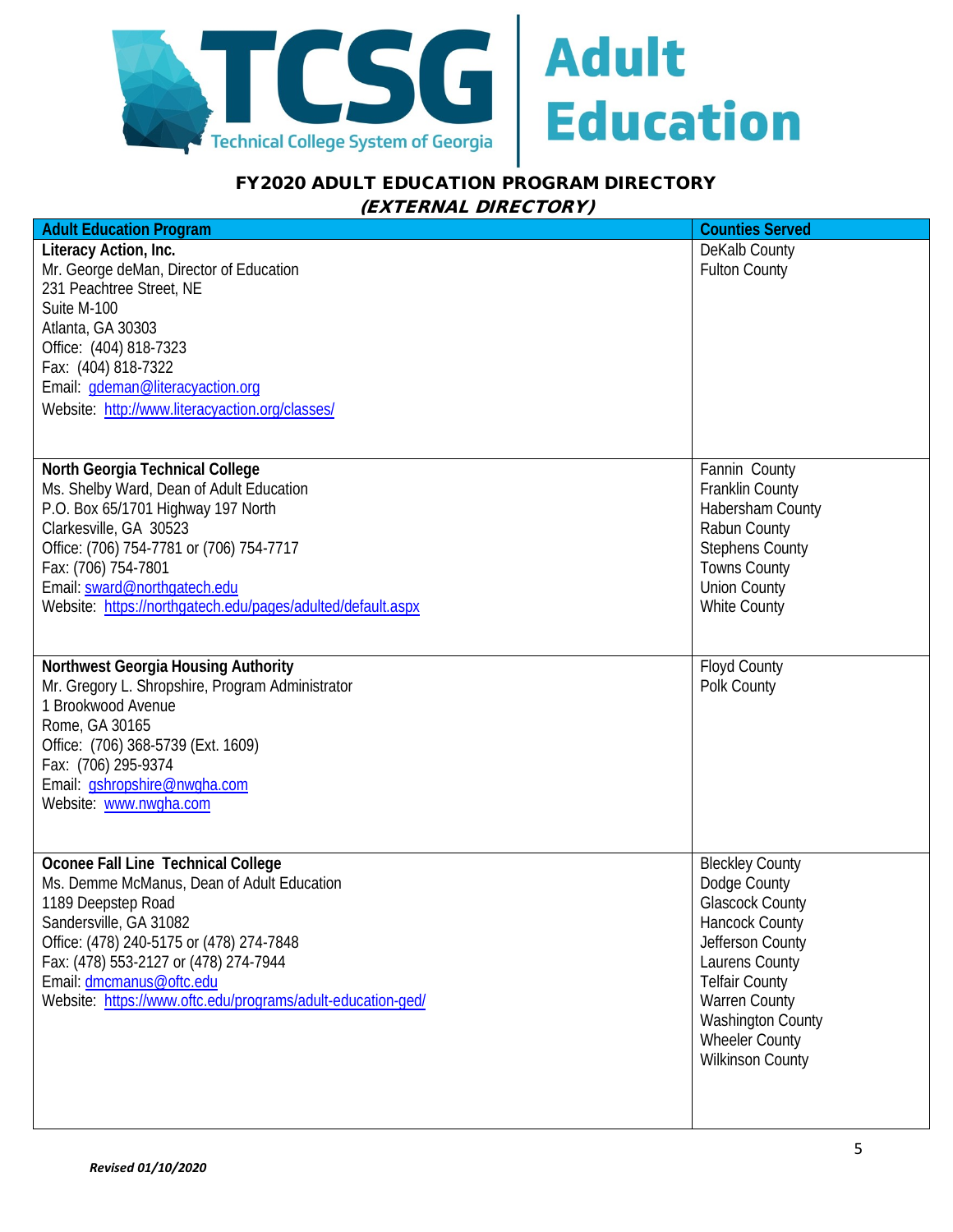

| <b>Adult Education Program</b>                                                                                                                                                                                                                                                                                 | <b>Counties Served</b>  |
|----------------------------------------------------------------------------------------------------------------------------------------------------------------------------------------------------------------------------------------------------------------------------------------------------------------|-------------------------|
| <b>Ogeechee Technical College</b>                                                                                                                                                                                                                                                                              | <b>Bulloch County</b>   |
| Ms. Samantha N. Smith, Dean of Adult Education                                                                                                                                                                                                                                                                 | <b>Evans County</b>     |
| <b>Mailing Address:</b>                                                                                                                                                                                                                                                                                        | <b>Screven County</b>   |
| One Joseph E. Kennedy Boulevard                                                                                                                                                                                                                                                                                |                         |
| Statesboro, GA 30458                                                                                                                                                                                                                                                                                           |                         |
| <b>Main Location:</b><br>Ogeechee Technical College<br><b>Bulloch County Workforce Development Center</b><br>20 Joe Kennedy Boulevard<br>Statesboro, GA 30458<br>Office: (912) 871-1721<br>Fax: (912) 871-1818<br>Email: ssmith@ogeecheetech.edu<br>Website: http://www.ogeecheetech.edu/adult/adult-education |                         |
| Savannah Technical College                                                                                                                                                                                                                                                                                     | <b>Bryan County</b>     |
| Dr. Thomas Bullock, Dean of Adult Education                                                                                                                                                                                                                                                                    | Chatham County          |
| 5717 White Bluff Road                                                                                                                                                                                                                                                                                          | <b>Effingham County</b> |
| Savannah, GA 31405-5521                                                                                                                                                                                                                                                                                        | <b>Liberty County</b>   |
| Office: (912) 443-4150                                                                                                                                                                                                                                                                                         |                         |
| Fax: (912) 443-5439                                                                                                                                                                                                                                                                                            |                         |
| Email: tbullock@savannahtech.edu                                                                                                                                                                                                                                                                               |                         |
| Website: https://www.savannahtech.edu/ged-esl/                                                                                                                                                                                                                                                                 |                         |
|                                                                                                                                                                                                                                                                                                                |                         |
| South Georgia Technical College                                                                                                                                                                                                                                                                                | <b>Crisp County</b>     |
| Ms. Lillie Ann Winn, Dean of Adult Education                                                                                                                                                                                                                                                                   | Macon County            |
| 900 South Georgia Tech Parkway                                                                                                                                                                                                                                                                                 | <b>Marion County</b>    |
| Americus, GA 31709-8104                                                                                                                                                                                                                                                                                        | <b>Schley County</b>    |
| Office: (229) 931-7323                                                                                                                                                                                                                                                                                         | <b>Sumter County</b>    |
| Fax: (229) 931-2567                                                                                                                                                                                                                                                                                            | <b>Taylor County</b>    |
| Email: lawinn@southqatech.edu<br>Website: https://www.southqatech.edu/adult-education-ged/                                                                                                                                                                                                                     | <b>Webster County</b>   |
|                                                                                                                                                                                                                                                                                                                |                         |
| Southeastern Technical College                                                                                                                                                                                                                                                                                 | <b>Candler County</b>   |
| Ms. Susan B. Cross, Executive Director of Adult Education                                                                                                                                                                                                                                                      | <b>Emanuel County</b>   |
| 346 Kite Road                                                                                                                                                                                                                                                                                                  | Jenkins County          |
| Swainsboro, GA 30401 30401-1898                                                                                                                                                                                                                                                                                | Johnson County          |
| Office: (478) 289-2260                                                                                                                                                                                                                                                                                         | Montgomery County       |
| Fax: (478) 289-2214                                                                                                                                                                                                                                                                                            | <b>Tattnall County</b>  |
| Email: scross@southeasterntech.edu                                                                                                                                                                                                                                                                             | <b>Toombs County</b>    |
| Website: http://www.southeasterntech.edu/ged-adult-education/ged-adult-education.php                                                                                                                                                                                                                           | <b>Treutlen County</b>  |
|                                                                                                                                                                                                                                                                                                                |                         |